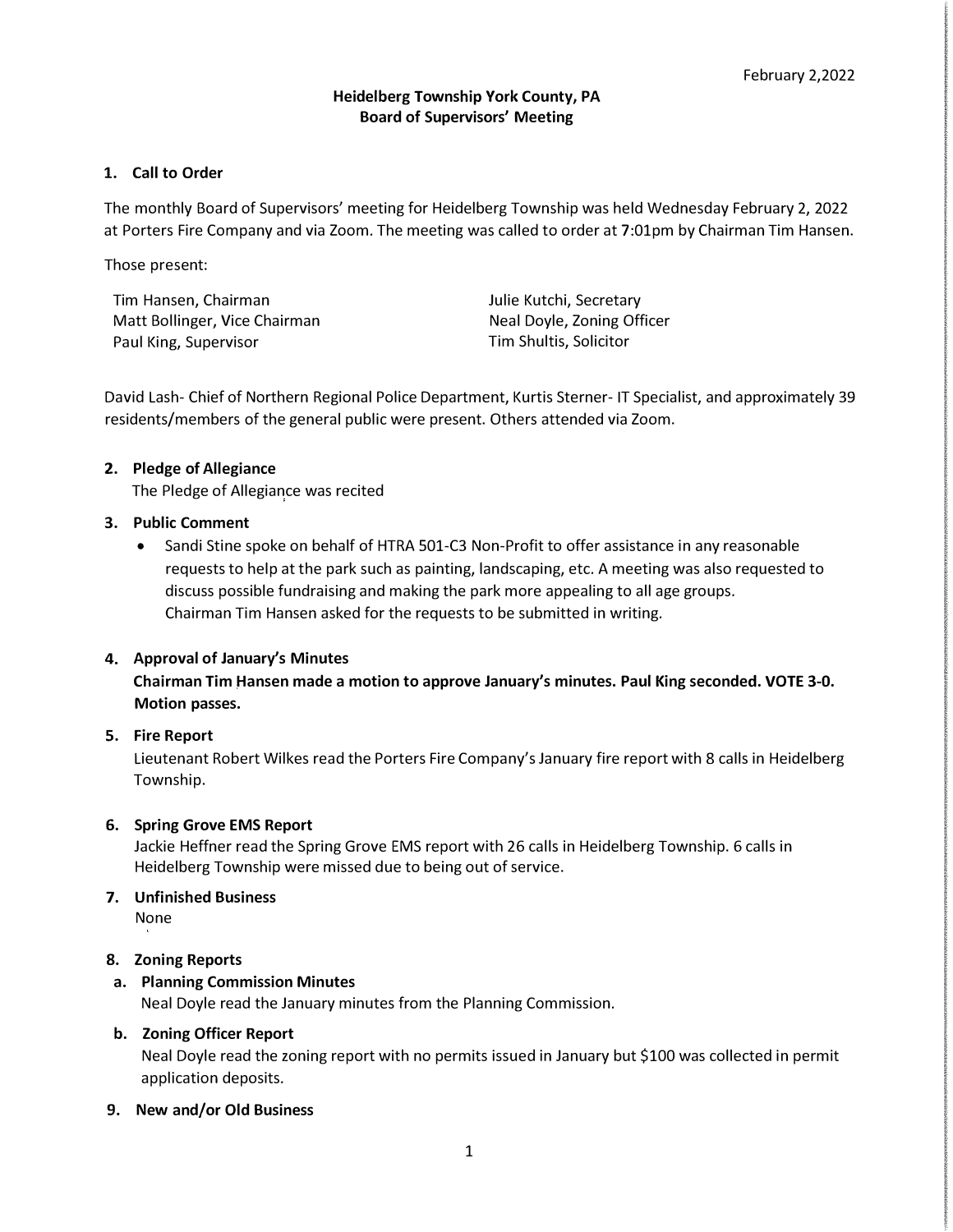**a. Tim Shultis, Solicitor**

No report

# **b. Matt Bollinger, Vice Chairman**

**i. Water Company Employee Pay**

Water Company employees, Colby Snyder and Larry Rummel, pay rates announced at the January meeting did not reflect the 5% increase granted

**Vice Chairman Matt Bollinger made the motion to increase their pay from \$20/hr to \$21/hr. Supervisor Paul King seconded. VOTE 3-0. Motion passes.** 

## **c. Paul King, Supervisor**

**i. Road Work**

A leveling course will be done on Thoman Rd, from Porters Rd to Yingling Rd. Larry and crew will tar and chip it after the leveling course is applied. Also paving will be done on Manor Drive, Clinton Court, and Gardner Drive.

**Supervisor Paul King made a motion to authorize C.S. Davidson to publicly advertise for the solicitation of bids for the roadway improvements discussed, work materials, and line painting. Vice Chairman Matt Bollinger seconded. VOTE 3-0. Motion passes.** 

## **ii. Medicare Reimbursement**

September 2020 the Board of Supervisors passed a motion to allow Supervisors on Medicare to be reimbursed for their supplemental insurance, 80% for the primary and 70% for dependents. Supervisor Paul King requested that starting in March 2022 that he be allowed to have this benefit. The total would be \$353.72 per month.

**Chairman Tim Hansen made the motion on Paul King's request for Medicare reimbursement. Vice Chairman Matt Bollinger seconded. VOTE 2-0. Paul King abstained. Motion passes.** 

## **iii. Porters Park**

Supervisor Paul King asked that the board request a contract from Timber Ridge Forestry to thin approximately 40 acres. Timber Ridge Forestry would handle the logger and permits necessary to do the work.

**Chairman Tim Hansen made the motion that the Board of Supervisors request a contract from Timber Ridge Forestry and upon receiving the contract it be reviewed by our Solicitor. Vice Chairman Matt Bollinger seconded. VOTE 3-0. Motion passes.** 

## **d. Tim Hansen, Chairman**

Peg Moulton, Heidelberg Rail Trail Representative gave updates on the restoration of Oil Creek in preparation for Hanover Trolley Trail.

# **i. Yingling Drive**

Tim Hansen opened the floor to residents who wanted to express opinions and discuss about noise and nuisance complaints on Yingling Drive.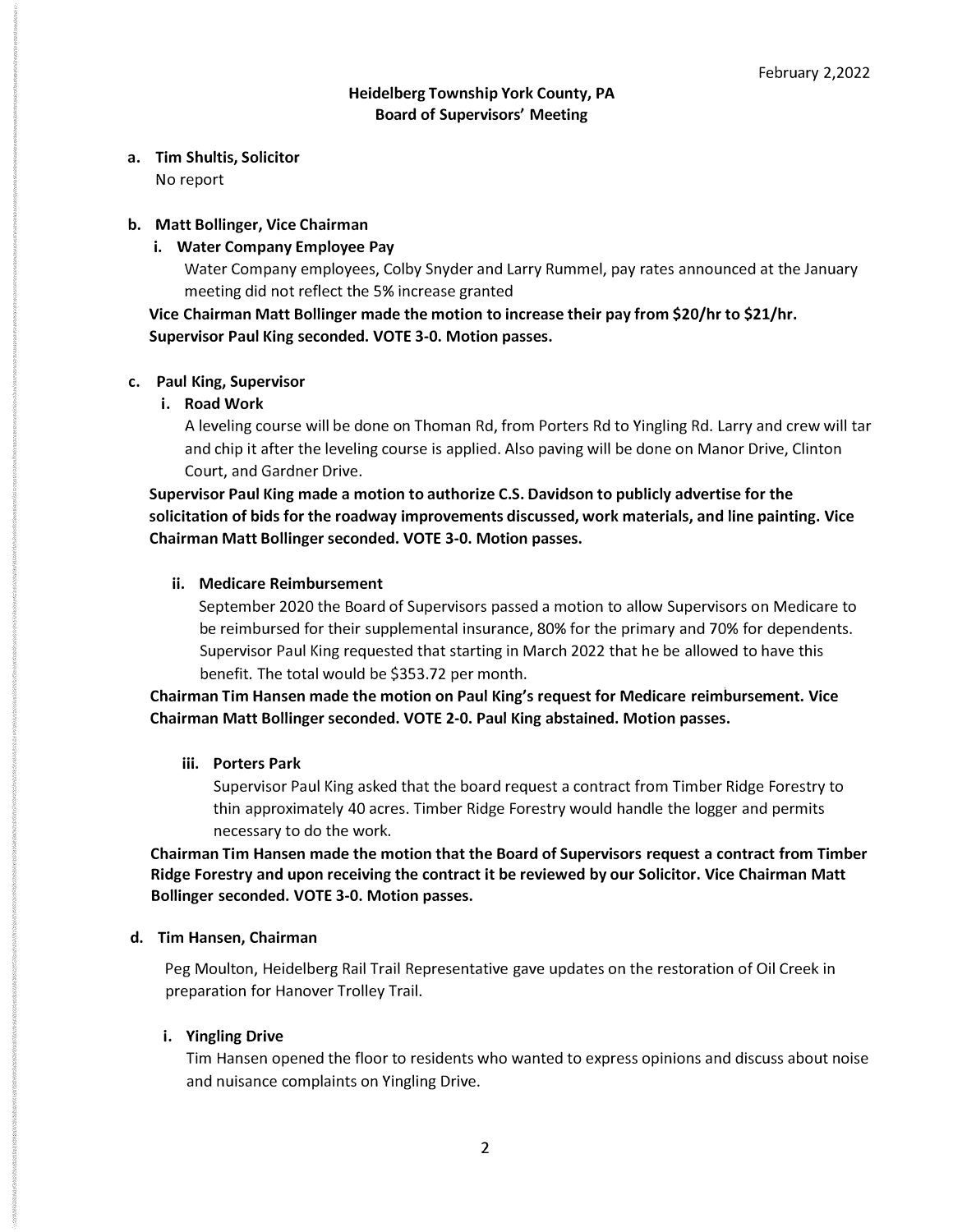A resident complained of excess speeding and noise of motorcycles and cars. He questioned if there is a speed limit sign in his area of complaint.

A resident complained of large gatherings of ATVs. Also, parties with loud, vulgar music. He states that police have been called over the summer. He complained that neighbors and other individuals race vehicles and motorcycles around the property or neighborhood and disturb the peace and upsetting the residents. He states that the neighbors have been asked to "tone it down" by police and neighbors. He contacted DCNR and they cannot do anything if they are on their own property and there is not a noise ordinance in place for local police to enforce. He believes that the only pathway to solve this issue is for the township to adopt a noise ordinance.

A resident on Yingling Drive complained of ATVs on the roadway. Also, up to 16 motorcycles at a time riding on the road. Resident is not sure if there is a speed limit sign ,but if not can one be put up and reduce the speed limit.

A resident on Hoff Rd asked if there was already a noise ordinance in place.

A resident on Cannery Court complained of cars with loud exhausts and trucks. She states it affects the health of her herd of sheep. She also complained of cars burning (spinning) their tires on Cannery Court.

A resident on Yingling Drive states that the noise is unbearable because he cannot hear his television. He states that it is day after day and hour after hour. He also stated that the ATVs are out on the street and in farmer's cornfields. He agrees there should be a noise ordinance.

A resident on Smith Station Rd stated on December 8<sup>th</sup> he was run off the road by a pickup truck. More recently, the pickup truck was burning (spinning) his tires on the road and almost ran into the resident's parked car. He stated that it is harassment because the burnouts are in one particular area to target certain people. He wants an ordinance that is more than just noise, something that includes disturbing the peace.

A resident on Yingling Drive stated that she knows the neighbor everyone is talking about and found him on lnstagram where he posted a video of him revving his engine with the caption "I bet my neighbors love me." She feels that he is taunting the neighbors.

A resident on Yingling Drive agrees with all other residents who spoke. He feels that the more the neighbors complain the more he does.

A resident on Yingling Drive played a video from his phone. He stated that his daughter works 3<sup>rd</sup> shift and it is impossible for her to sleep with the activity happening on the recording from his phone.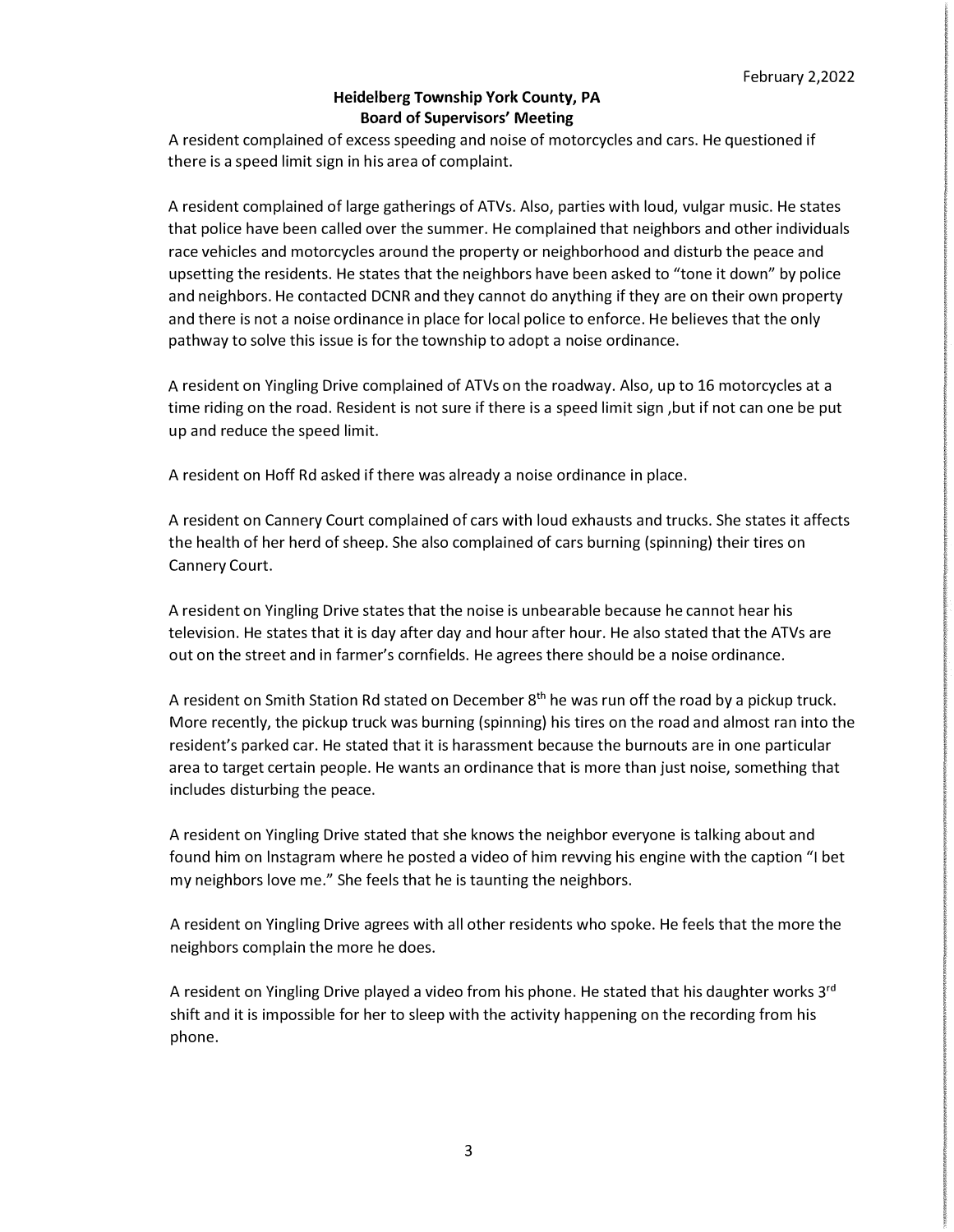Vice Chairman Matt Bollinger stated there are two issues that were discussed. One being a traffic issue and the other being a noise issue. We have purchased more police time and Northern Regional is aware of what is going on. He addressed Chief Lash to write as many tickets as possible.

Supervisor Paul King stated that local police are not able to use radar to control traffic speed. He advised to call your local state representative, Kate Klunk, to take action to get the police the tools they need.

Chairman Tim Hansen opened the floor to Chief Lash of Northern York County Police Department for his opinions on the matters brought up by the residents.

Chief Lash stated that currently in Heidelberg Township operating ATVs on your own property; you can do it as long as you want, as often as you want, and as loud as you want. He states that ATV ordinances are enforced very infrequently but enforced when needed. He stated that "It is not illegal to be an *\*explicit\*"* and a lot of the current issues presented tonight is that. He states that this is a neighbor dispute and it is the most difficult for the police to solve but an ATV ordinance would give them some leverage. He brought up that noise ordinances are sometimes unconstitutional and have very limited success. He believes a good place to start is with an ATV ordinance where limitations can be put on time of use and how many can be riding at the same time.

Chief Lash answered several questions from residents in the audience. He did encourage everyone who is dealing with issues to contact 911 when the activity is happening and if you're able to, video tape the activity to identify the driver.

Vice Chairman Matt Bollinger asked the residents for time to get something in to effect.

Chairman Tim Hansen said copies of sample ATV ordinances are available to be picked up at the township building. He stated that they do not want to take away ATVs for recreation and there would be an agricultural exemption for farmers. He will also search for noise ordinance examples that have been effective.

## **e. Secretary**

No report

## **10. Treasurer's Reports**

Secretary Julie Kutchi read the Treasurer's Report prepared by Brenner Accounting.

## **General Fund- Checking**

| Beginning Balance     | \$316,848.50 |
|-----------------------|--------------|
| Revenue               | \$23,945.00  |
| Expenses              | \$150,136.46 |
| <b>Ending Balance</b> | \$190,657.04 |
|                       |              |